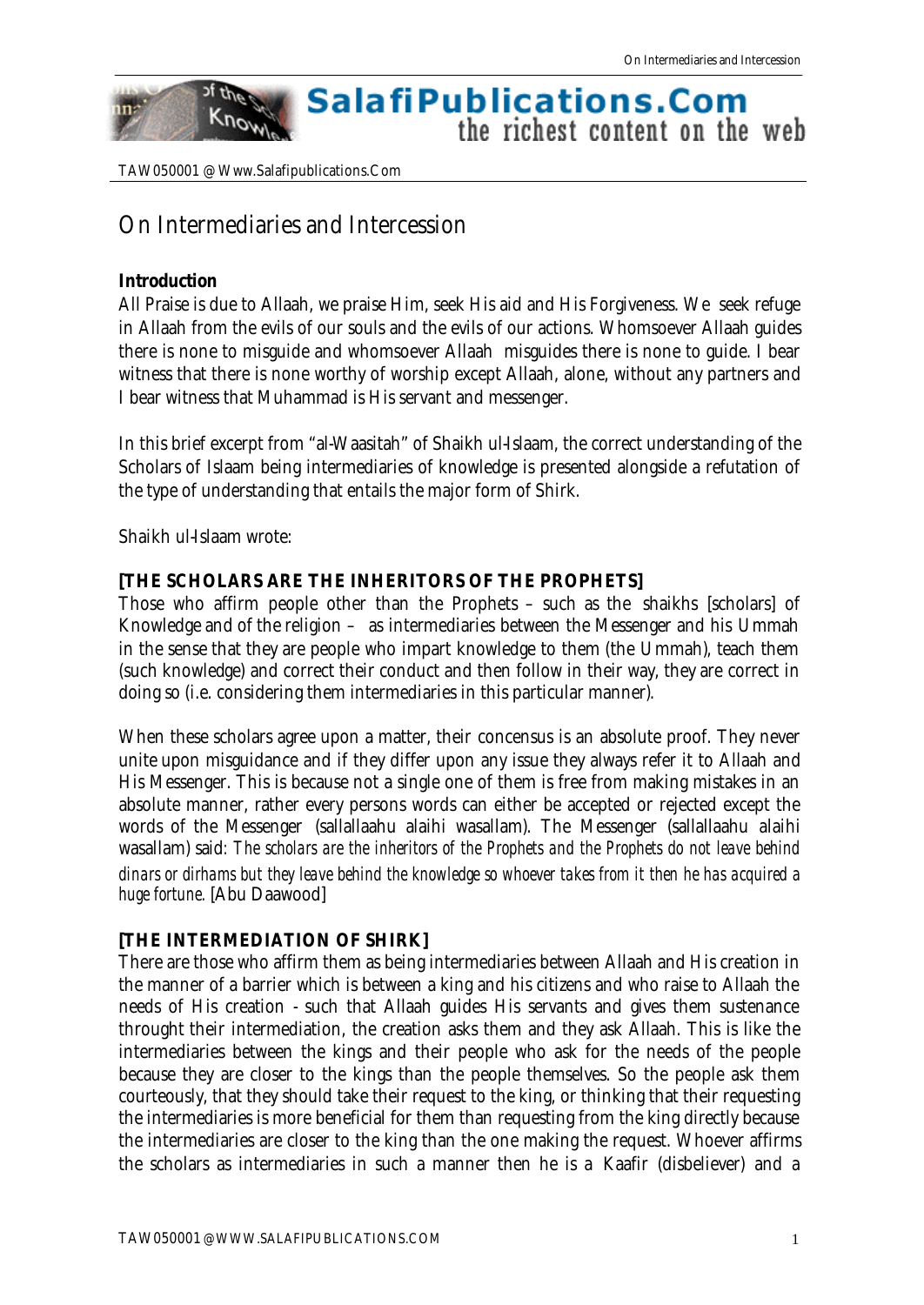Mushrik (pagan). It is necessary to seek his repentance and if he does not make repentance he must face death. Such people make resemblances for Allaah, they compare the creation with the Creator and set up rivals and equals with Allaah.

### **[THE REJECTED TYPES OF INTERMEDIARIES]**

There is a refutation of these people within the Qur'aan which is too vast to mention in this treatise. Intermediation between the kings [of this world] and their people occurs in one of three ways:

**THE FIRST**: Informing the king of the situation of the people which the king by himself does not know. Whoever says that Allaah does not know the condition of His servants until some of the angels or the prophets or anyone else informs Him of that he is a Kaafir. Rather He, the One Free from all Imperfections, knows [all the] secrets and what is most hidden. No one can hide anything from Him in the Heavens and the Earth and He is the Hearer, the Seer. He hears the sounds of all the tongues in all the different languages with all the diversity of their requests. Listening to one does not occupy Him from listening to another. Neither does this cause Him to make mistakes and nor is He exhausted by the persistence of the insistent.

**THE SECOND**: When the king is incapable of administering and regulating his people and in repelling his enemies except by helpers who assist Him. He cannot do without these assistants due to his weak position and incapacity. However, Allaah, the One free of all imperfections and limitations is not in need of a helper nor any allies to help Him.Allaah the Exalted said:

# **Say: "Call upon other (gods) whom you fancy, besides Allaah: They have no power,- not the weight of an atom,- in the heavens or on earth: No (sort of) share have they therein, nor is any of them a helper to Allaah. [Sabaa 34:22]**

And He said:

#### **Say: "Praise be to Allaah, who begets no son, and has no partner in (His) dominion: Nor (needs) He any to protect Him from humiliation: and magnify Him for His greatness and glory!" [Israa 17:111]**

Allaah is the Creator, the Lord and the Owner of everything which is in existence. He is the One free of all needs from that which is besides Him and all that is besides Him is in need of Him in opposition to the kings who are in need of their helpers. In reality such people are their partners in the ownership of their dominion and kingdom. Allaah the Exalted has no partner in His dominion, rather there is none deserving of worship except Allaah alone, without any partners, to Him is the dominion, to Him belongs all Praise and He has power over all things.

**THE THIRD**: When the king does not desire any benefit for his people and showing benevolence and mercy to them except due to an external movement which urges him to do so. The concern of the king for fulfilling the needs of his flock changes either due to his heart being affected by the words of the one who advises, warns him and directs him or due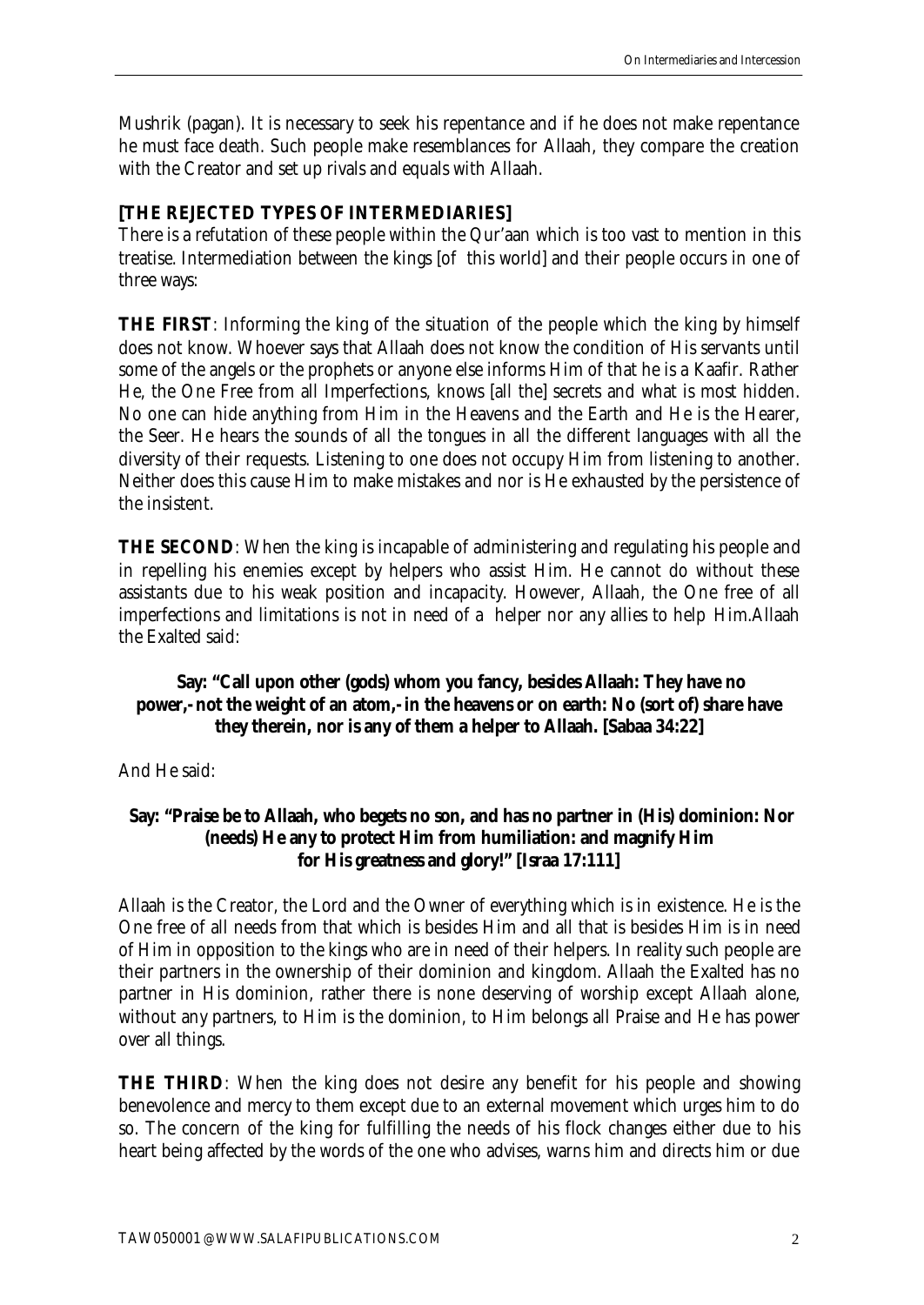to the fear or aspiration which occurs (in his heart) on account of the words of the one who is directing him

However Allaah the Exalted is the Lord and Owner of everything. He is more merciful to His servants than a mother is to her offspring. Everything occurs by His Will, whatever He wills happens and whatever He does not will does not occur. When He sends down benefit for His servants he makes one of them do good towards another by supplicating for him or interceding for him (in a matter of the world) and other such things. Allaah is the Creator of all of that and He is the One who created in the heart of this doer of good, who supplicates and intercedes, the desire to do good, make supplications and intercede.

It is not possible that there is anyone in the creation who can compel Him against his will or desire or inform Him about something which He did not know or whom He hopes in or fears. For this reason the Messenger (sallallaahu alaihi wasallam) said: *Let not one of you say: O Allaah! Forgive me if you will, have mercy upon Me if you will. Let him be firm and resolute in the matter for there is none to compel Allaah (to do something).* [Bukhaaree]

As for the interceders who intercede with Allaah, they do not do so except by His permission just like Allaah has said:

# **Who is there to intercede with Him except with Him permission [Baqarah 2:255]**

And the Exalted also said:

# **And they offer no intercession except for those whom (Allaah) is pleased with [Anbiyaa 21:28]**

Allaah has also said:

### **Say: "Call upon other (gods) whom you fancy, besides Allaah: They have no power,- not the weight of an atom,- in the heavens or on earth: No (sort of) share have they therein, nor is any of them a helper to Allaah. No intercession can avail in His Presence, except for those for whom He has granted permission. [Sabaa 34:22]**

Allaah has explained that everyone who is called upon besides Him does not have any possession or share in the dominion and neither is he a helper to Allaah. He also explained that their intercession will not benefit anyone except for whom permission has been granted by Allaah. This is not so in the case of the kings of this world because the one who intercedes with them often has some sort of dominion or power and is sometimes a partner to them in their kingdom. Sometimes he is helps or assists them in the management of their kingdom.

And all of these people intercede with the king without the permission of the king. The king sometimes accepts their intercession due to a need he has from them, or due to fear of them, or to reward them for their good conduct towards him and causing benefit to him. The king may even accept the intercession of his wife and son because he is in need of a wife and a son and if they were to turn away from him he would be harmed by that. He also accepts the intercession of his citizens because he fears that if it was not accepted they would not obey